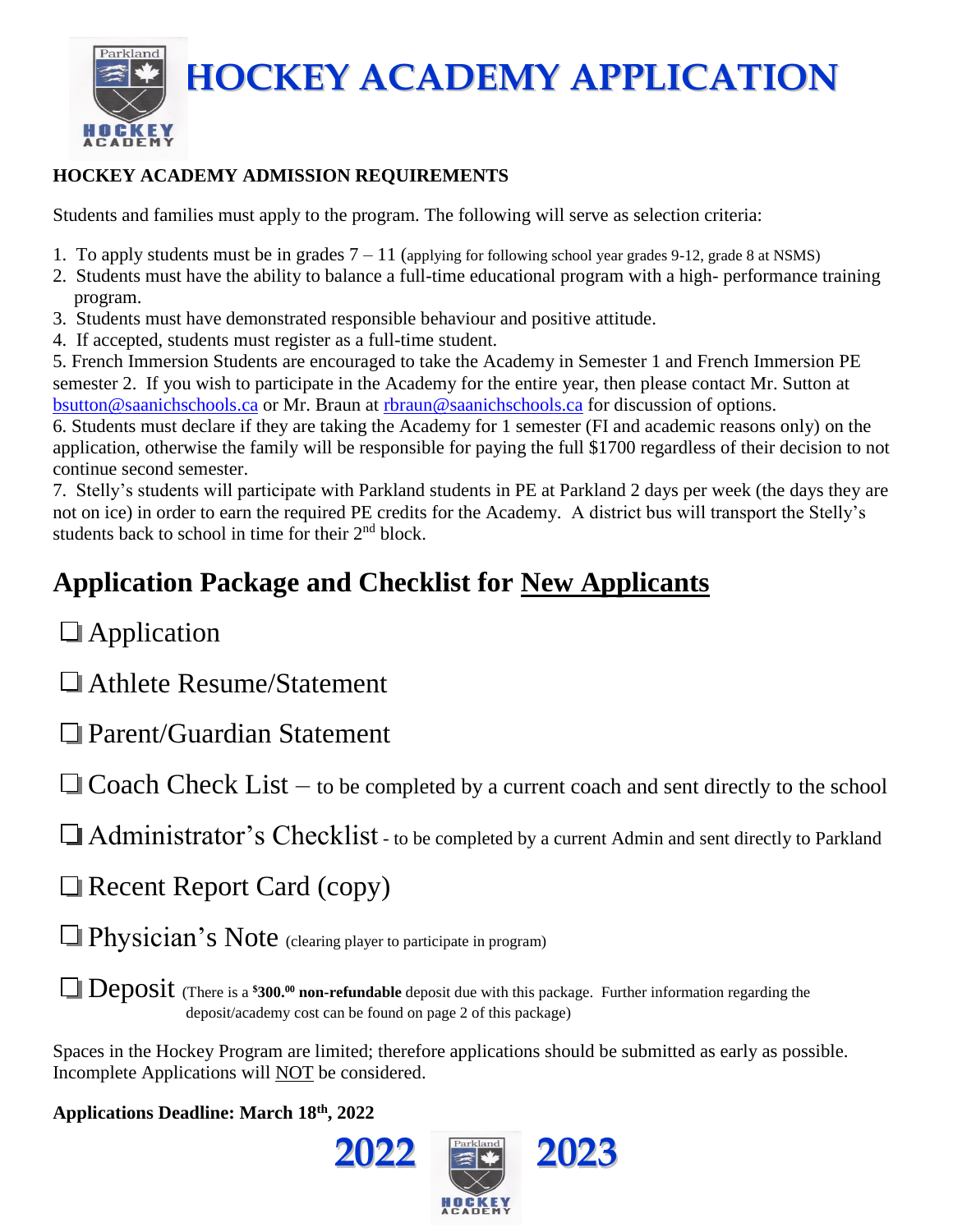**HOCKEY ACADEMY APPLICATION**

## **PARKLAND HOCKEY ACADEMY INFORMATION**

Note: The Applicant's coach must complete a Coach's Checklist and a recent administrator must complete an Administrator's Checklist.

#### **Applicant and Parent/Guardian Statements**

Applicants and their parent/guardians are required to include a brief declaration in their application package outlining their reasons for applying on the forms provided.

#### **Report Card**

Parkland

**HOCKE** 

Students are required to include a copy of their most recent report card in the application package.

#### **Program Costs**

Charges to families will be related to the direct costs of the hockey academy that are in addition to the costs of providing a standard educational program.

#### **Budget**

- Honorarium for Coaches and Instructors
- Supplies for program needs
- Player transportation to and from regular classes
- Program management
- Facility costs

With this Application, **include a deposit of \$300**. Cheques are to be made payable to School District #63. This deposit is **non-refundable**, unless student is not accepted into the program. **Applications will not be processed without the deposit.**

The fee for the Academy is \$1700 for the year and the balance of the fees are due upon acceptance. Post-dated cheques will be accepted (but they must be handed in to Parkland Secondary by June 24<sup>th</sup>, 2022). Parents can also contact Christine Bennett at [cbennett@saanichschools.ca](mailto:cbennett@saanichschools.ca) to arrange payment by credit card and a payment plan if desired.

**The payment schedule would be as follows:** September 6, 2022 - \$700 October 1, 2022 - \$700

The cost of any personal hockey equipment and gear is the responsibility of the student

Fundraising: To keep the cost at \$1700/year, we will be having a fundraiser within the school year. Each year we either sell Victoria Royals tickets to earn a chuck-a-puck night or 50/50 night, or some other form of fundraising such as a Hockey Pool. The academy students are required to participate.

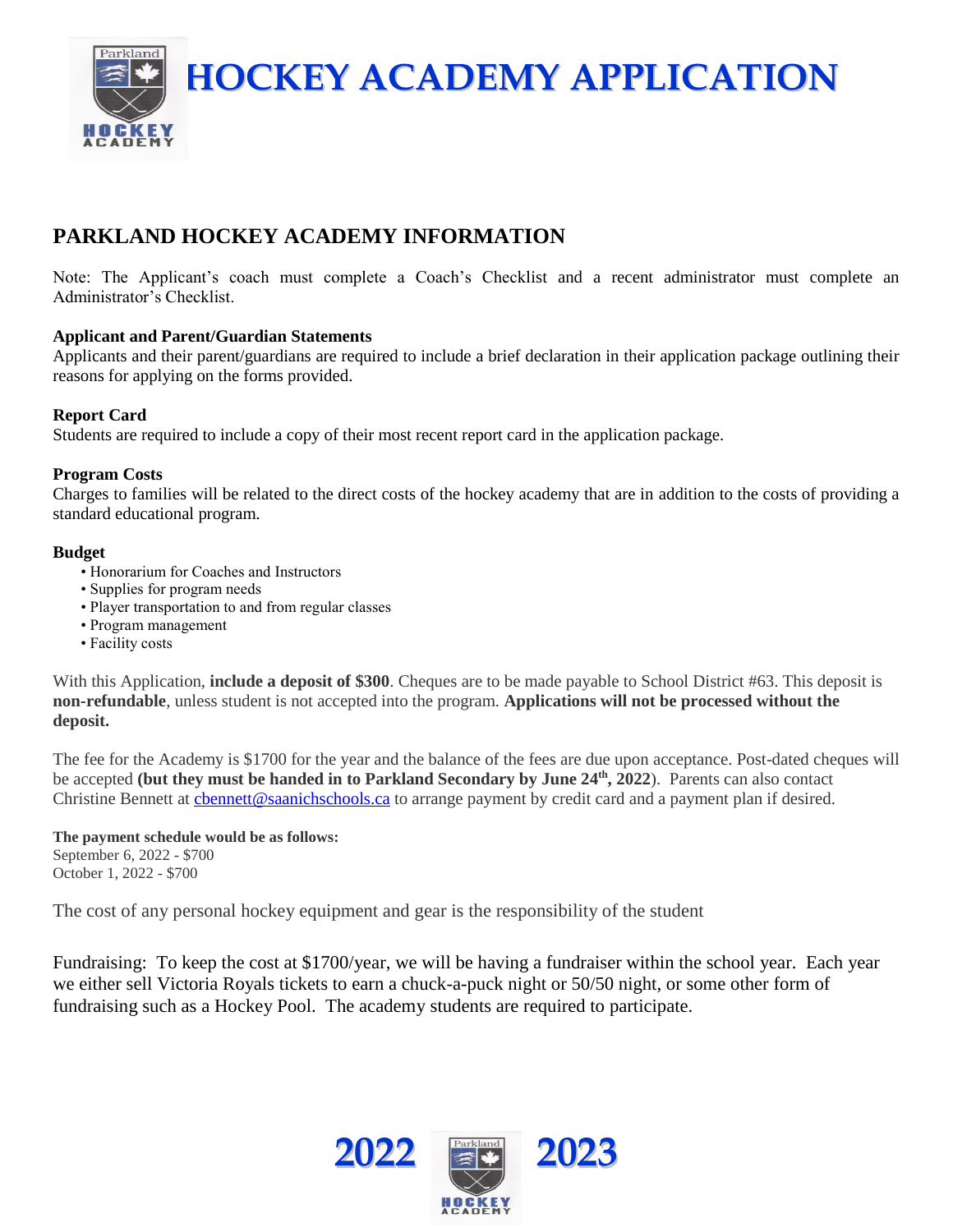

# **PARKLAND HOCKEY ACADEMY APPLICATION FORM**

RETURN COMPLETED APPLICATION PACKAGE TO PARKLAND SECONDARY BY March 18<sup>th</sup>, **2022**

| <b>APPLICANT INFORMATION</b>                                                                                           |                                                                                                                              |  |
|------------------------------------------------------------------------------------------------------------------------|------------------------------------------------------------------------------------------------------------------------------|--|
|                                                                                                                        | NAME:                                                                                                                        |  |
|                                                                                                                        |                                                                                                                              |  |
|                                                                                                                        | CURRENT SCHOOL:<br>If out of catchment area, please complete an <i>Application for Attendance at Out of Area School</i> Form |  |
|                                                                                                                        |                                                                                                                              |  |
|                                                                                                                        |                                                                                                                              |  |
|                                                                                                                        |                                                                                                                              |  |
|                                                                                                                        |                                                                                                                              |  |
|                                                                                                                        |                                                                                                                              |  |
|                                                                                                                        |                                                                                                                              |  |
|                                                                                                                        | <u> 1989 - Johann Harry Harry Harry Harry Harry Harry Harry Harry Harry Harry Harry Harry Harry Harry Harry Harry</u>        |  |
|                                                                                                                        |                                                                                                                              |  |
|                                                                                                                        |                                                                                                                              |  |
| <u> 1989 - Johann Stoff, deutscher Stoffen und der Stoffen und der Stoffen und der Stoffen und der Stoffen und der</u> | ATHLETIC/PERFORMANCE REFERENCE (Name/Phone/Email):______________________________                                             |  |
|                                                                                                                        | <u> 1989 - Jan Salaman Salaman (j. 1989)</u>                                                                                 |  |
| <b>Application Deadline: March 18th, 2022</b>                                                                          |                                                                                                                              |  |

## **PARKLAND HOCKEY ACADEMY APPLICANT STATEMENT/RESUME**

**APPLICANT NAME:**

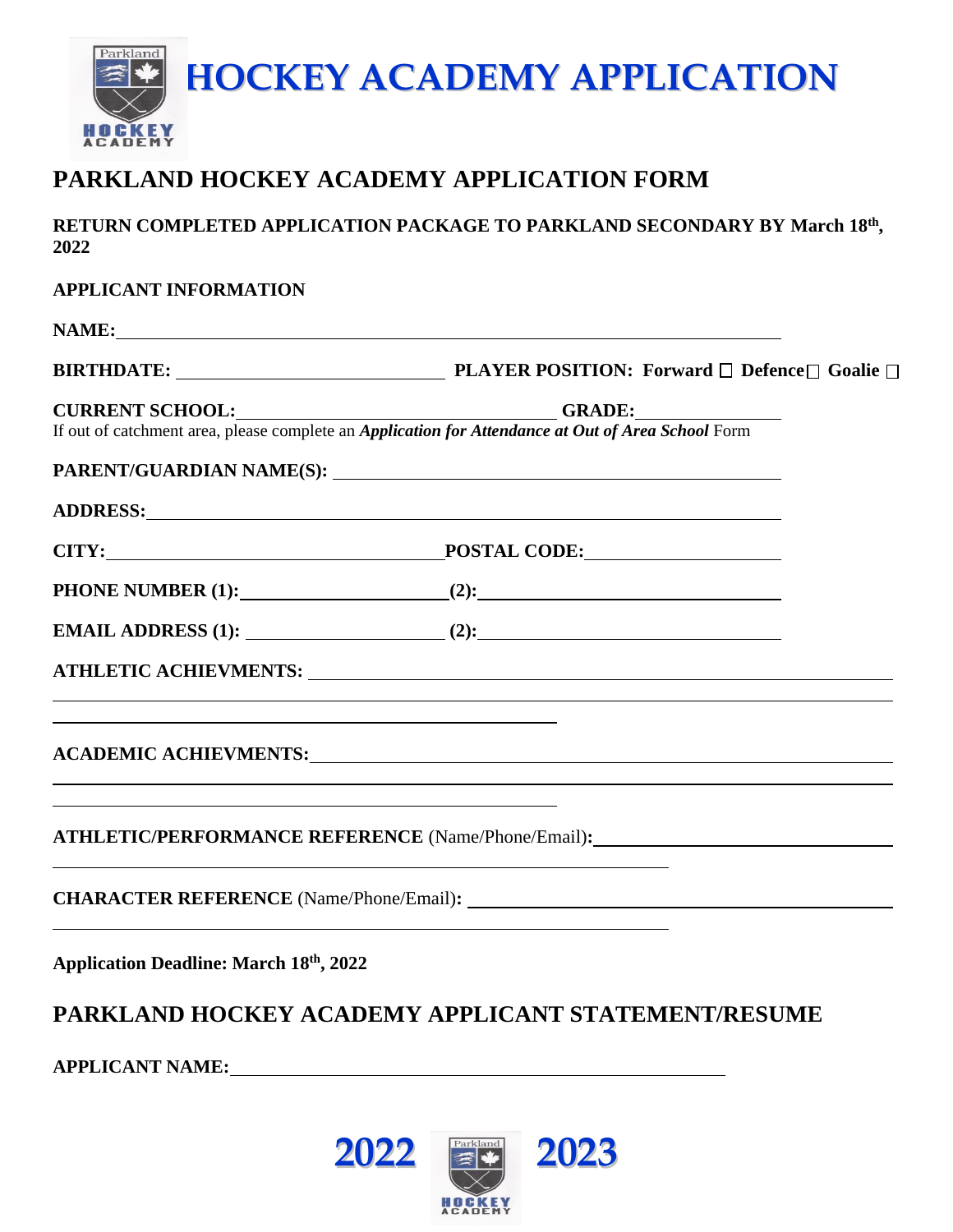

Please indicate your reasons for applying to the Parkland Hockey Academy. Please include your academic and athletic goals (please feel free to attach a separate 'Statement' page if additional room is required).

#### **PREVIOUS SPORTS PLAYED:**

|    | <b>SPORT</b> | <b>LEVEL PLAYED</b> | <b>YEAR</b> |
|----|--------------|---------------------|-------------|
| 1. |              |                     |             |
| 2. |              |                     |             |
| 3. |              |                     |             |
| 4. |              |                     |             |

**Application Deadline: March 18 th, 2022**

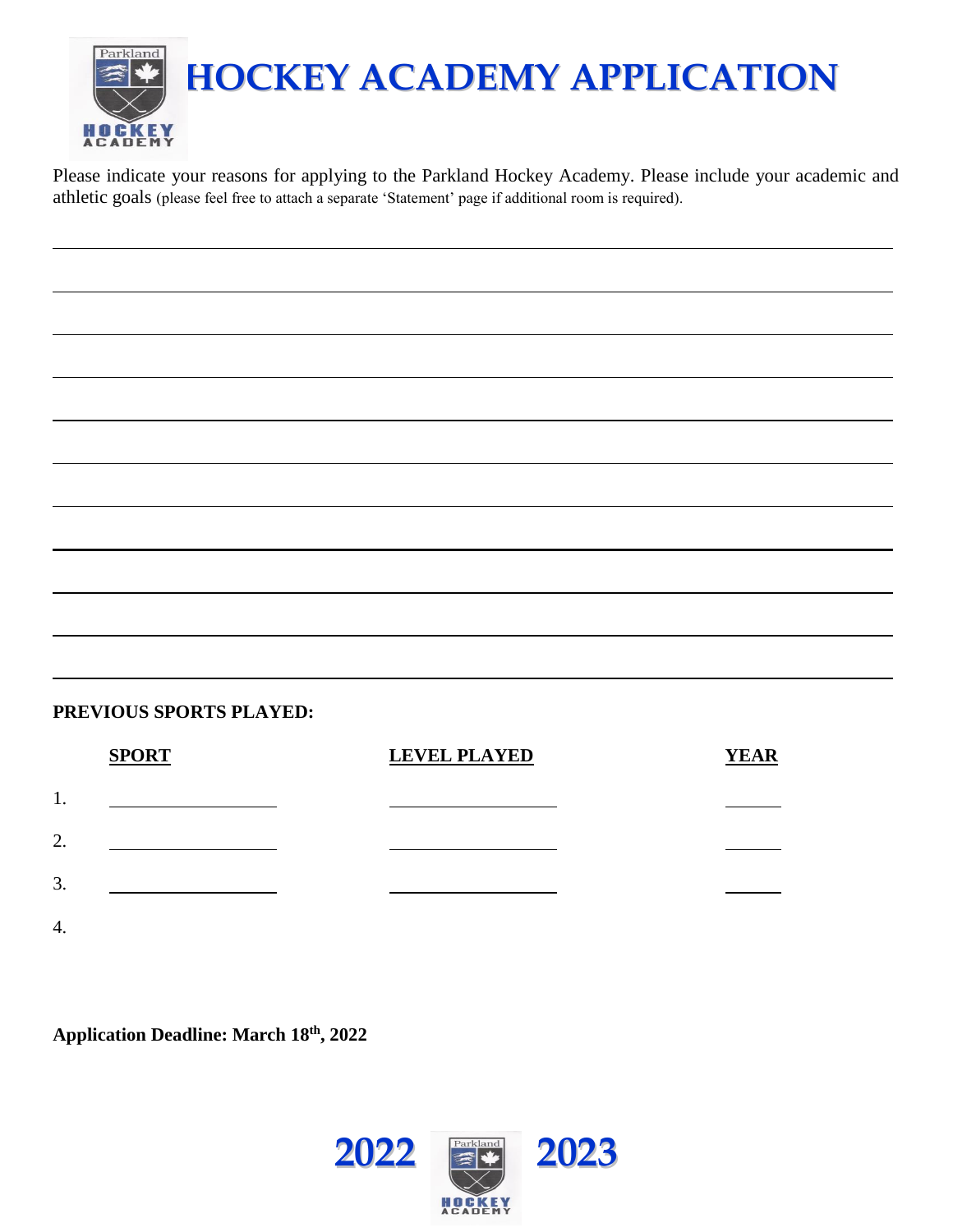

## **PARKLAND HOCKEY ACADEMY PARENT/GUARDIAN STATEMENT**

#### **PARENT/GUARDIAN NAME:**

#### **APPLICANT NAME:**

Please indicate your reasons for supporting you son/daughter's application to the Parkland Hockey Academy (please feel free to attach a separate 'Statement' page if additional room is required).

**Application Deadline: March 18 th, 2022**

**2022 2023**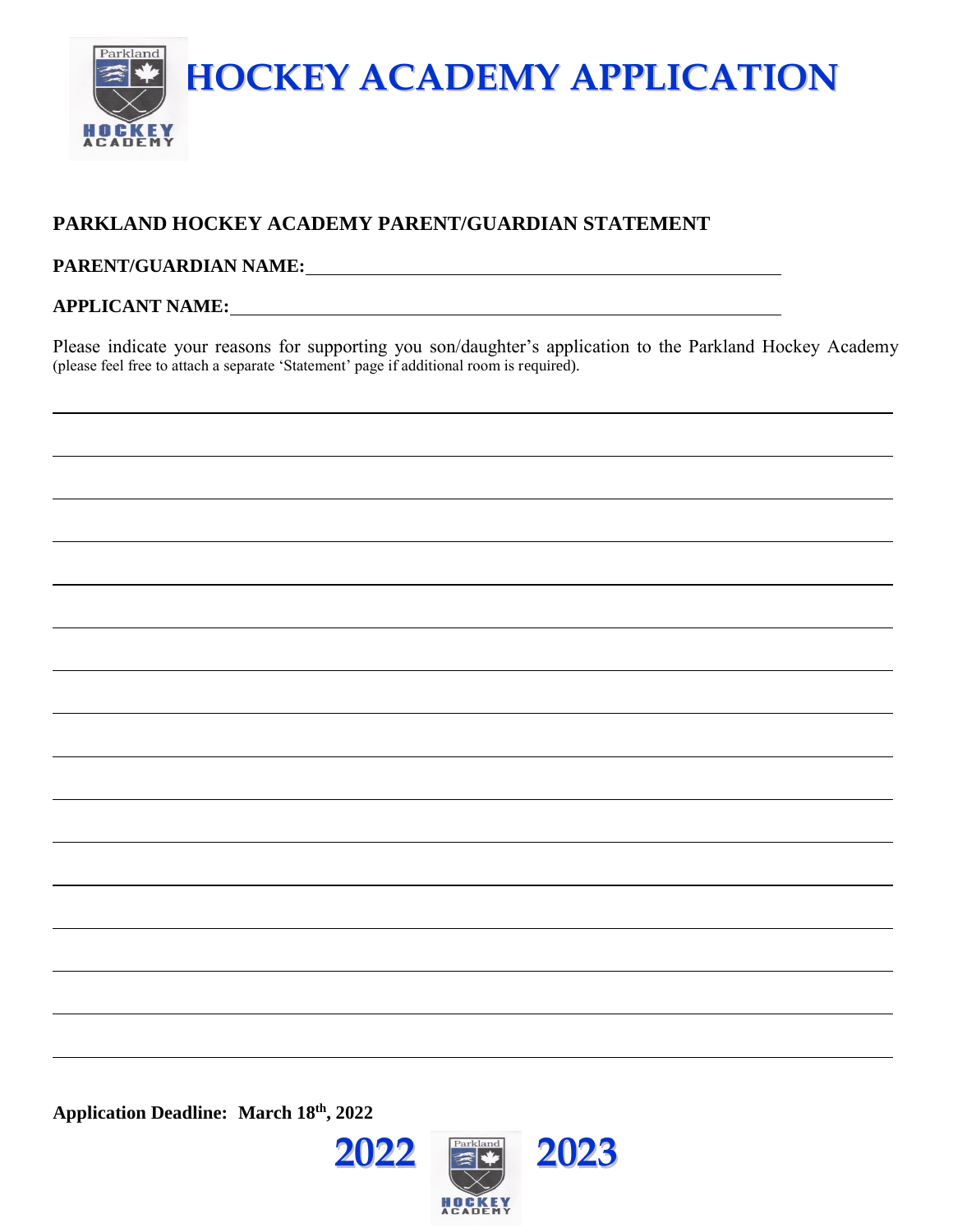

## **PARKLAND HOCKEY ACADEMY COACH'S CHECKLIST**

| <b>COACH INFORMATION</b> |  |
|--------------------------|--|
|                          |  |

**NAME:**

**PHONE: EMAIL:**

### **PLAYER/APPLICANT INFORMATION**

| <b>APPLICANT NAME:</b> |  |                                                                              |
|------------------------|--|------------------------------------------------------------------------------|
| <b>CURRENT CLUB:</b>   |  |                                                                              |
| <b>AGE GROUP:</b>      |  | PEE WEE $\Box$ BANTAM $\Box$ MIDGET $\Box$ LEVEL: A $\Box$ B $\Box$ C $\Box$ |

**POSITION(S):**

#### **PLAYER QUALITIES**

Please rank player on a scale of  $1 - 5$  (5 being the highest score) by checking the appropriate box.

|                                         | $\mathbf{1}$ | $\overline{2}$ | 3 | $\overline{\mathbf{4}}$ | 5 | <b>Comments</b> |
|-----------------------------------------|--------------|----------------|---|-------------------------|---|-----------------|
| <b>Skill Development</b>                |              |                |   |                         |   |                 |
| <b>Strategy/Positional</b><br>Knowledge |              |                |   |                         |   |                 |
| <b>Fitness Level</b>                    |              |                |   |                         |   |                 |
| <b>Work Ethic</b>                       |              |                |   |                         |   |                 |
| <b>Social Responsibility</b>            |              |                |   |                         |   |                 |
| <b>Willingness to Learn</b>             |              |                |   |                         |   |                 |
| Fairplay                                |              |                |   |                         |   |                 |
| Leadership                              |              |                |   |                         |   |                 |

Coaches: Please send this directly to Parkland Secondary School c/o Bryan Sutton, Hockey Academy Coordinator. 10640 McDonald Park Road, Sidney, BC V8L 5S7 Fax to (250) 655-2701 or e-mail **bsutton@saanichschool[s.ca](mailto:bsutton@sd63.bc.ca)** 





**Application Deadline: March 18 th, 2022**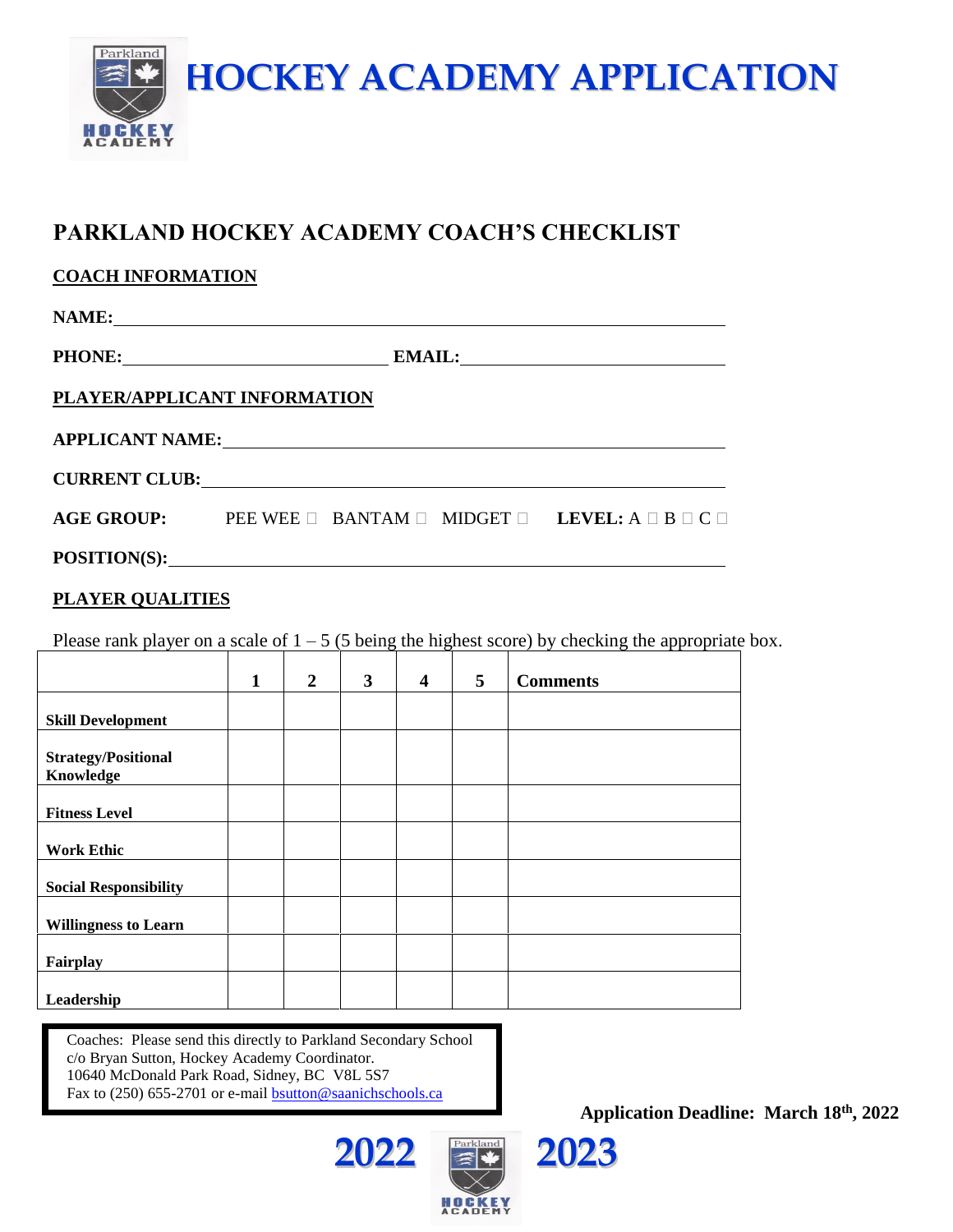

## **PARKLAND HOCKEY ACADEMY Principal or Vice Principal Checklist**

## **Student Information**

| Student Name:                                                                                        |              |                |                              |                         |   |  |
|------------------------------------------------------------------------------------------------------|--------------|----------------|------------------------------|-------------------------|---|--|
|                                                                                                      |              |                | Current Grade: _____________ |                         |   |  |
| <b>Administrator Information</b>                                                                     |              |                |                              |                         |   |  |
|                                                                                                      |              |                |                              |                         |   |  |
|                                                                                                      |              |                |                              |                         |   |  |
| <b>Student Qualities:</b> (Please rank student on a scale of $1 - 5$ with 5 being the highest score) |              |                |                              |                         |   |  |
|                                                                                                      |              |                |                              |                         |   |  |
|                                                                                                      | $\mathbf{1}$ | $\overline{2}$ | $\mathbf{3}$                 | $\overline{\mathbf{4}}$ | 5 |  |
| Achievement                                                                                          |              |                |                              |                         |   |  |
| Effort                                                                                               |              |                |                              |                         |   |  |
| Attendance                                                                                           |              |                |                              |                         |   |  |
| <b>Work Habits</b>                                                                                   |              |                |                              |                         |   |  |
| Social Responsibility                                                                                |              |                |                              |                         |   |  |
| Leadership                                                                                           |              |                |                              |                         |   |  |

**General Comments:** 

If the administrator prefers confidentiality, the checklist may be mailed, faxed or emailed to the attention of Mr. Bryan Sutton, Hockey Academy Coordinator at:

> Parkland Secondary School 10640 McDonald Park Rd. Sidney BC, V8L 5S7 Phone (250) 655-2709 Fax (250) 655-2701 bsutton@saanichschools.ca

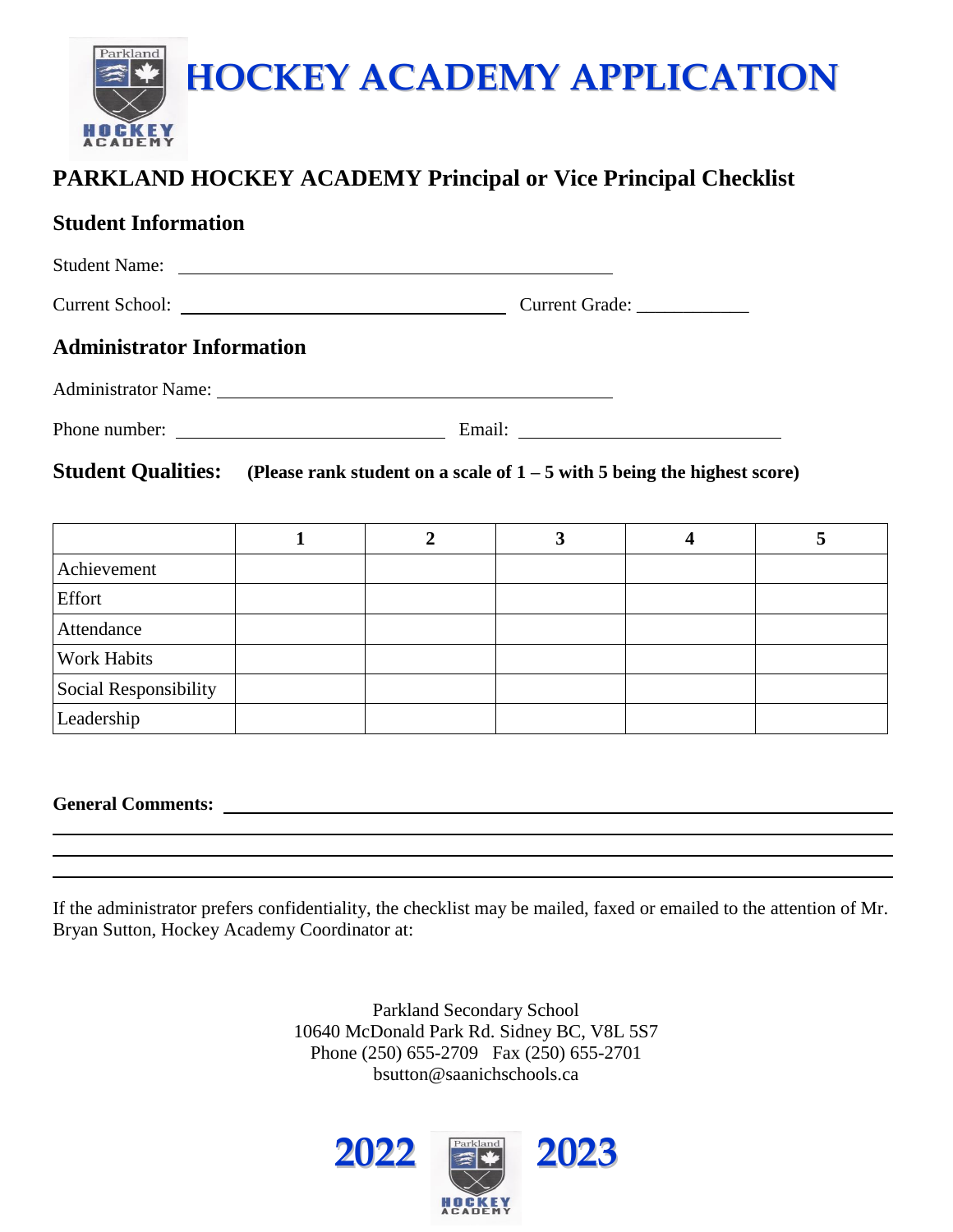**HOCKEY ACADEMY APPLICATION**



## **PARKLAND HOCKEY ACADEMY STUDENT EXPECTATIONS**

- Parkland Hockey Academy is an elite, developmental hockey program open to hockey players of all levels. Accordingly, student selection is of great importance.
- Academy students are not only representatives of their sport but are considered ambassadors of Parkland Secondary and the Parkland Hockey Academy. In all three roles, they are expected to display exemplary conduct, in and away from school, as well as on and off the ice. Their attitudes and conduct should reflect the privileged position that they occupy.
- Students enrolled in the Academy are expected to attend school and the Academy unless coaches/teachers are notified of illness/absence.
- Students will be expected to attain and maintain high academic standing (to the best of their ability). But attention to academics must be balanced so that time in the academy is not lost.
- Behaviour is paramount (at the rink and at school). Students are expected to act in safe and respectful ways at all times. A Code of Conduct will be distributed to each member of the academy at the beginning of the year and the students and their parents/guardians are required to sign the Code of Conduct and adhere to it.
- Students in the Academy should value the opportunity to be part of this unique program and strive to maximize both their academic and hockey potential.

Please forward **completed** Application packages to:

# Parkland Secondary School

C/O Bryan Sutton 10640 McDonald Park Rd., Sidney BC, V8L 5S7 Phone (250) 655-2709 Fax (250) 655-2701 Email: bsutton@saanichschools.ca